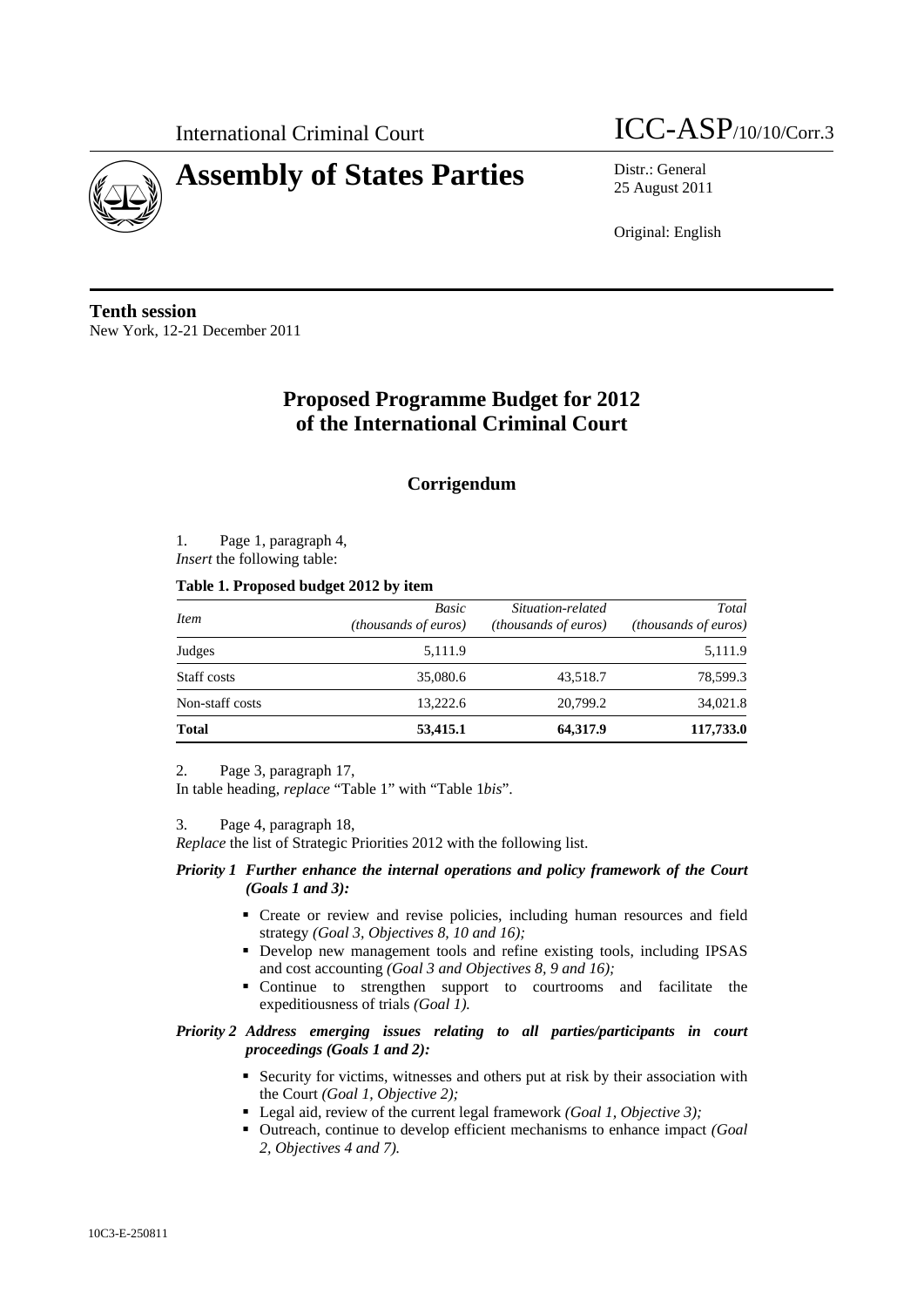#### *Priority 3 Invest in expanding existing sources of support and cooperation for and with the Court from internal and external stakeholders, and cultivate new sources (Goal 2):*

- Focus on addressing staff welfare and needs identified in the 2010 staff survey *(Goal 3, Objective 10);*
- New cooperation and enforcement agreements such as:
	- o Privileges and immunities; security; logistics; information sharing; witness relocation; provisional release; enforcement of sentences *(Goal 2, Objectives 5 and 6).*

4. Page 6, paragraph 22,

*Insert* new paragraph and related table:

22*bis*. The situation-related budget components are the field operations and court-insession as summarized in the table below:

**Table 2***bis***: Budget for court-in-session and field operations per situation** 

| <i>Item</i>                | Proposed<br>budget 2012<br>in $\epsilon$ million |
|----------------------------|--------------------------------------------------|
| Trial 1 (Lubanga)          | 4.1                                              |
| Trial 2 (Katanga/Ngudjolo) | 4.1                                              |
| Trial 3 (Bemba)            | 2.3                                              |
| Sub-total court-in-session | 21.8                                             |
| <b>Field operations</b>    |                                                  |
| Operational support        | 10.6                                             |
| Situation 1 - Uganda       | 1.7                                              |
| Situation 2 - DRC          | 8.9                                              |
| Situation 3 - Darfur       | 3.5                                              |
| Situation 4 - CAR          | 2.6                                              |
| Situation 5 - Kenya        | 8.0                                              |
| Situation 6 - Libya        | 7.2                                              |
| Sub-total field operations | 42.5                                             |
| Total                      | 64.3                                             |

#### 5. Page 6, paragraph 27,

*Insert* "Common system costs (salary calculation)" header and related narratives in a new paragraph 27*bis*, followed by a new "Vacancy rate" header and related narratives in a new paragraph 27*ter*:

#### *Common system costs (salary calculation)*

27*bis*. The salary calculation methodology used to prepare the 2012 proposed salary scale is similar to the one used for the 2011 budget proposal. It was based on the Court's actual average step per grade and the latest salary scales available from the United Nations as at February 2011. This calculation has resulted in a net increase of  $\epsilon$ 2.4 million in salary costs, including minor salary increases for General Services staff and for the salary scheme implemented for Professional staff in the field.

#### *Vacancy rate*

27*ter*. The Court maintained its budgeted vacancy rate of 8 per cent for the Office of the Prosecutor and 10 per cent for the remainder of the Court despite anticipating lower vacancy rate implementation, in line with the Court's 2010 lower actual vacancy rate. The Court is planning to absorb any additional cost a lower vacancy rate would create.